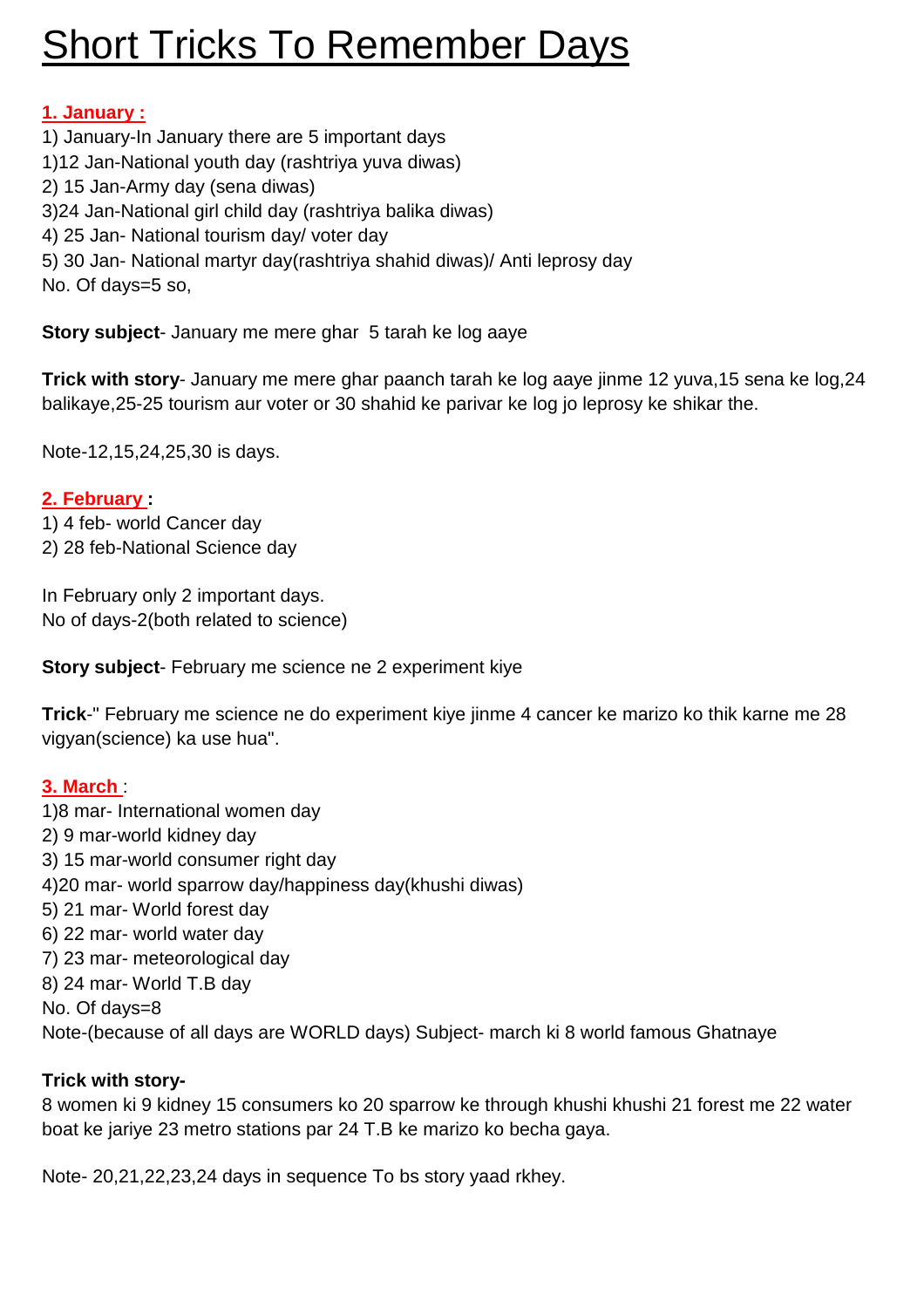### **4) April:**

1) 2 april -Autism awareness day in short (AADami)/World autism day

2) 7 april- world health day

3) 21 april- Civil service day

4) 22 april- Earth day

5) 24 April- National Panchayati Raj day

No. Of days=5 Subject-chaar (april is 4th month) ka paanch

#### **Trick with story-**

2 AADamiyo be acche helath ke sath (7) 21 baar civil service ka exam diya or ve do do (22) bar is dharti (earth) par pass hue or end me 24 vi baar me unhe Panchayat vibhag mila. (Hard work pays off)

#### **5) May:**

1) 1 may- international labour day 2) 3 may- world press freedom day 3) 11 may- National technology day 4) 21 may- Anti- terrorism day/death of Rajiv gandhi 5) 31 may- Anti-Tobacco day

No. Of days=5 Subject- Paanch ka panch

#### **Trick with story-**

1 (ek) Rajiv naam ka labour tha jisey 3 press (stri) free me miley the jo 11vi sadi ki technology se bane the par 21vi sadi me kuch terrorist ne Rajiv ko mar kar usey 31 rupaye me Tobacco company ko bech diya.

#### **6) June :**

1) 5 june- World environment day ( everyone knows) 2) 21 june- World Yoga day ( latest hai sb jante hai)

#### **7) July :**

1) 1 july - National Doctor's day 2) 11july - world population day

No. Of days- 2 Subject- Sath(7)-sath (7) 2 kadam chale---

#### **Trick with Story-**

1 doctor ne san 20'11' ke population ko control kiya

#### **(8) August :**

- 1) 6 August- hiroshima day
- 2) 9 aug- Nagasaki day
- 3) 12 aug- International youth day
- 4) 29 aug- National Sports day/ Dhyan chand day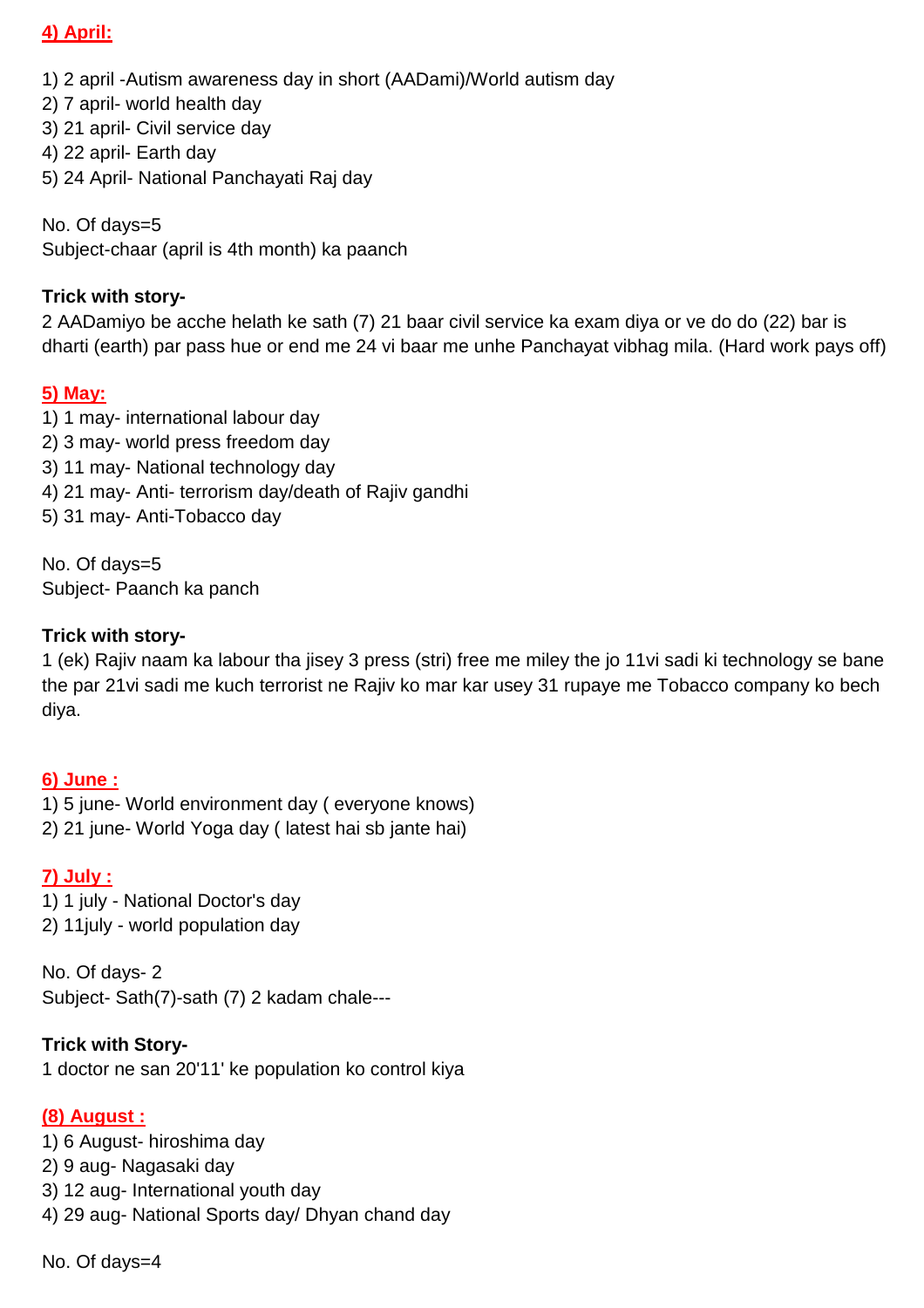Subject- 8(aug) ka adha 4

#### **Trick with story-**

"6 heros ne 9 naago ko 12 saal ke youth ko 29 bar dhyan se khelne ko diya".

#### **(9) September :**

1) 5 sept- teacher's day 2)8 sept- world literacy day 3) 14sept- Hindi diwas 4) 15 sept- Engineer's day in India 5) 16 sept- World Ozone day

No. Of days=5 Subject- "5 sept. Ko teacher's day hota hai"( hum sabhi jante hai iska mtlb sept. Me 5 days hote hai)

Ab baki ke 4 days

#### **Trick with story-**

"8 world ke literate person ko 14 hindi pe,15 engineering pe or 16 Ozone day pe essay likhwaya gaya".

Note-14,15,16 continue so remember story only

#### **(10) October:**

- 1) 2 oct- National non violence day/Gandhi day
- 2) 8 oct- Airforce day
- 3) 9 oct- world post office day
- 4) 24 oct- United nation day

No. Of days=4 Subject- oct. Me RRB-IV ka result ayega.

2oct ko gandhi ji ne Ahinsa(non-violence) ka nara diya.

#### **Trick with story for remaining 3.**

"8 Airforce ne 9 letters post kiye 24 UN countries ko"

#### **(11) November:**

- 1) 17 Nov- World Students day
- 2) 18 nov- World Adults day
- 3) 19 nov- World Citizens day
- 4) 26 nov- National laws day

No.of days= 4 Subject- 11×4=44 ( means in nov. four days)

## **Trick with story-**

"17 saal ke students jab 18 saal ke adults hue to unhe 19 saal ke Citizens ne unhe 26 national laws sikhaye".

Note- (17,18,19) saal ke bachhe

## **(12) December:**